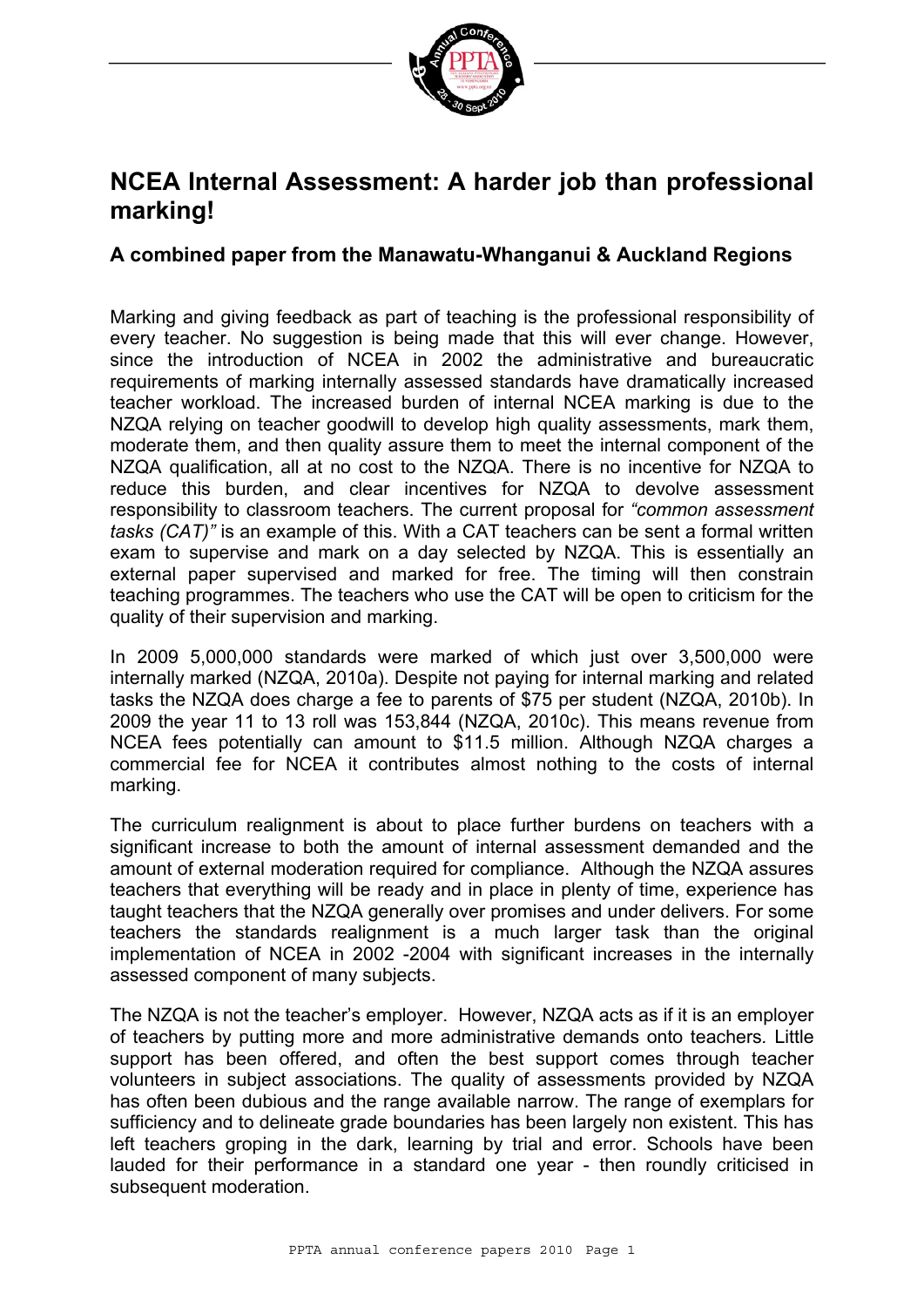

Assessing for internal and external standards is essentially the same thing, but externals are produced, set, supervised, marked and moderated by paid employees of the NZQA. Assessment of internals is done by teachers who are given little support, increasing compliance activities and are criticised rather than helped or guided if their best efforts are judged insufficient. Marking for internally assessed qualifications to the same standard as external exams, associated administration tasks and the issuing of final grades is different from the normal professional marking duties of a teacher. NZQA must be made to contribute to the costs incurred by schools in these activities and to limit the growing burden they impose.

The NZQA randomised, and increased, the amount of moderation to 10% of internally assessed standards in 2009 to improve the quality of the internal component of its qualification. However, the NZQA has its own quality control difficulties. On August 19 2008 a headline appeared in the NZ Herald "Thousands of NCEA papers wrongly graded" (See Appendix A). Therefore, if NZQA cannot perfect its own marking when it has tight control over the process with several layers of paid experts, how can it expect teachers in 350 high schools to be consistent with marking?

This year NZQA pilot a new system of marking exams in some standards using a score based system and splitting NCEA grades into nine grades (0, N1, N2, A3, A4, M5, M6, E7, E8 ) instead of the current four ( N, A, M, E ). Although the grades will not be reported on the student's record of learning they will be recorded on the exam paper. The reasons for the changes are simple - "the NZQA trials showed greater accuracy in assigning grades using score-based marking" In addition grade boundaries will now be determined by cut score. The cuts scores will be decided at the end of the marking process after markers are familiar with student answers. Internal markers do not have this luxury, and must ensure their schedules are perfect to start with (for more information see appendix B).

The message the NZQA seems to be saying after nearly a decade of NCEA is we haven't got it right yet but we expect teachers, many of whom are forced to work in relative isolation, to be perfect. So the NZQA makes compliance in schools more and more difficult and it expects teachers and schools to comply for free to make its qualification look better.

Teachers using internally assessed standards are expected to:

- Set and supervise assessments
- Write or adapt assessments to meet the national standard
- Generate assessment schedules to meet the national standard
- Have assessments pre moderated
- Have marking internally moderated and cross checked
- Allow resubmission and reassessment opportunities for students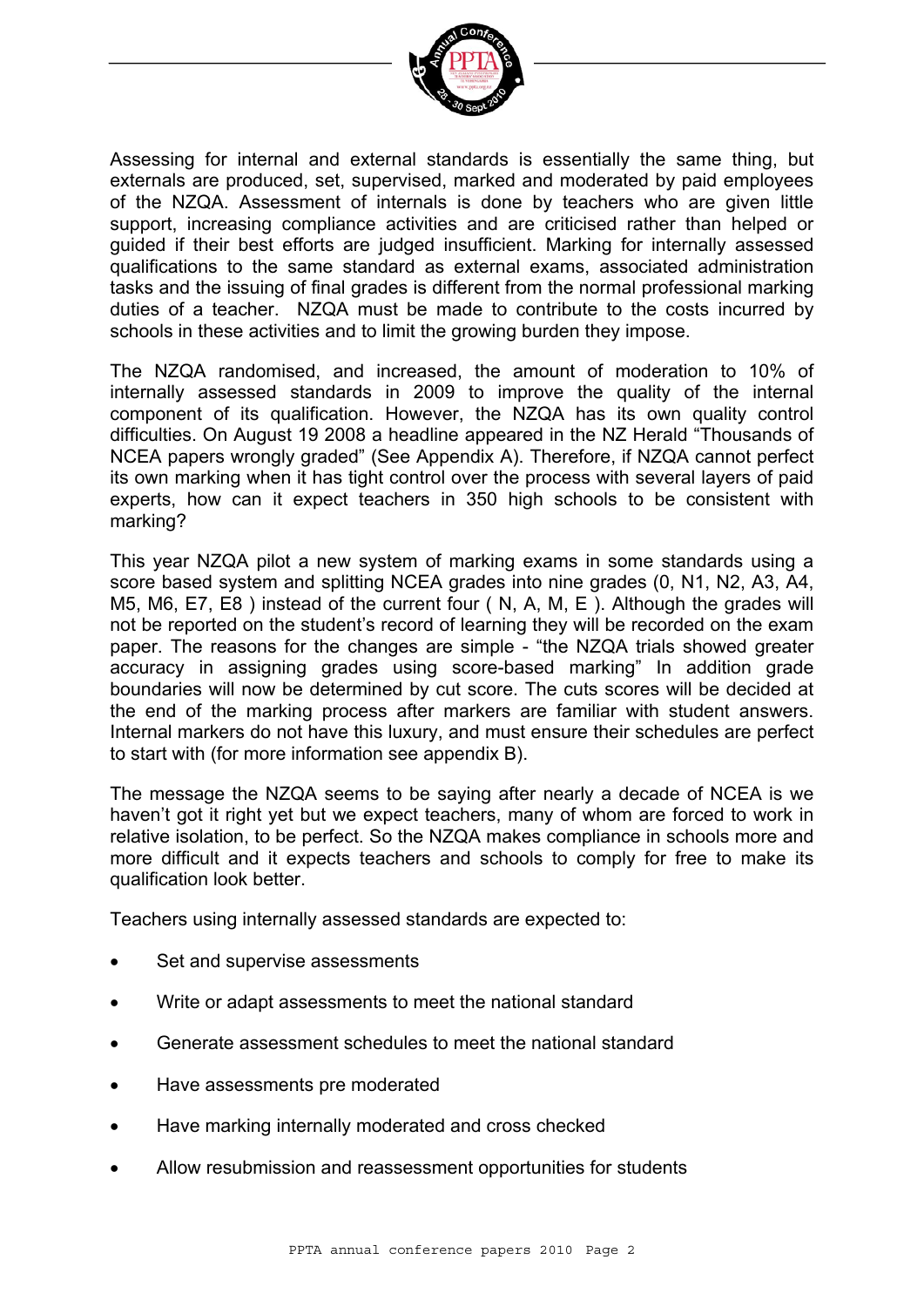

- Moderate other teachers work
- Maintain banks of files for external random moderation
- Record grades
- Respond to external moderation reports
- Issue a final grade to students for qualifications
- Undertake professional development to ensure they fully understand the national criteria
- Maintain annotated benchmark samples of student work.

The role of an external marker is similar (see Appendix C). However, there are key differences. The external marker:

- Does not prepare the assessment (this is a separate position)
- Does not adapt assessments to bring them in line with the national standard
- Does not deal with students personally when they fail or appeal a grade.
- Does not have to maintain files of student work for moderation.
- When the marking is done it is over and papers are returned to students
- Gets paid in addition to their normal teaching position
- Does not normally mark more than one standard
- Is not subject to difficulty in their teaching position if the marking is deemed too variable, they simply lose their marking contract.

Therefore, the job of external marker (see appendix C) is many ways easier than that of an internal marker and yet they are paid per marked paper. External markers mark hundreds of papers, mark one standard and get timely advice and guidance as to how to mark and do so only at one time of the year.

Internal assessment now is different to pre NCEA days. Prior to the introduction of NCEA teachers did mark for internal assessment. The essential differences were that:

- 1) The assessments were not subject to an onerous moderation system.
- 2) Teachers did not issue final grades for a qualification.

Teachers now issue passes for a national qualification from their desk whereas, in the past, they did not. In the past the grades were either issued by the NZQA after scaling or by the school in the following ways: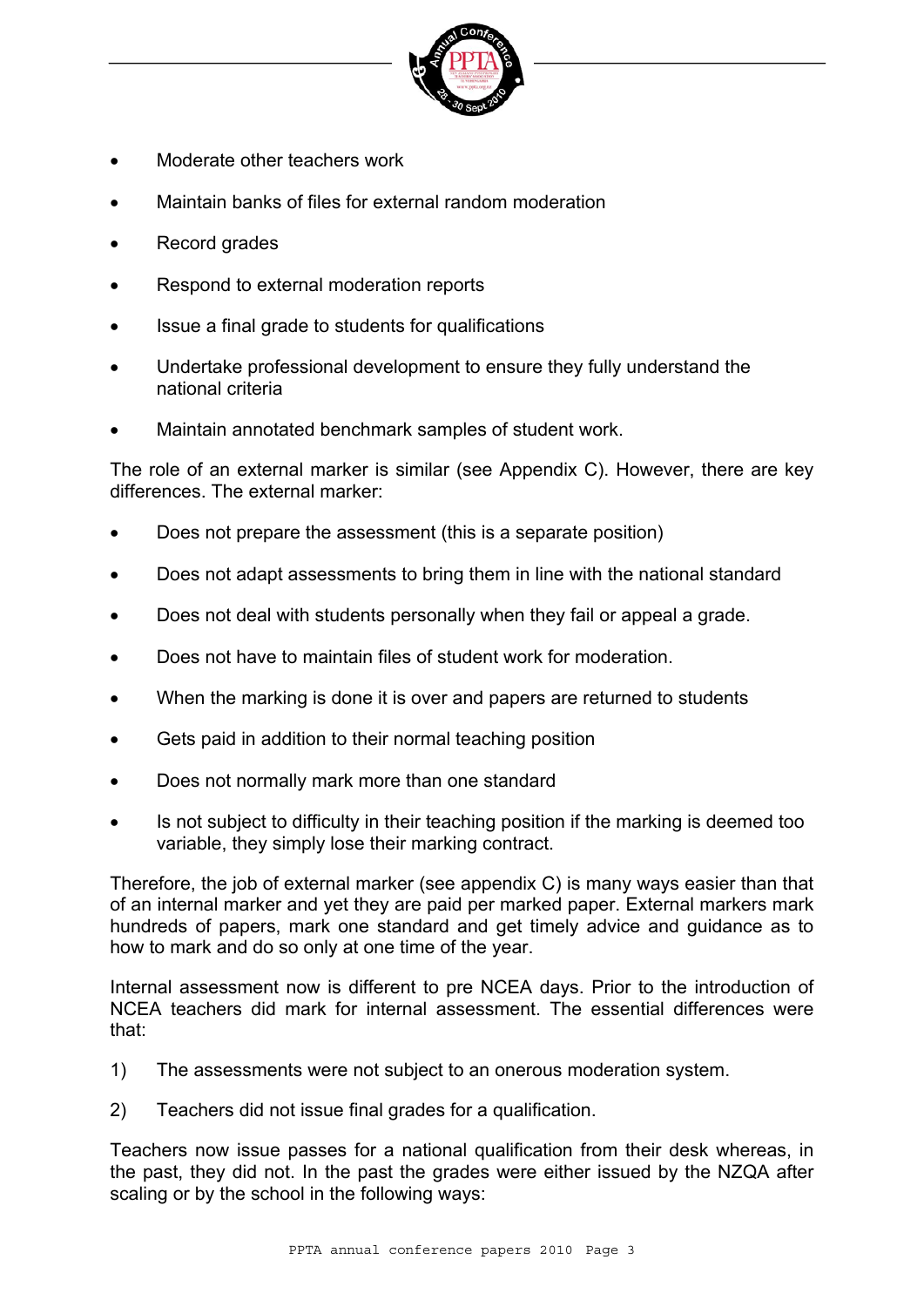

In School Certificate the internal assessment component was typically by completion of assignments. The teacher prepared the assignment and submitted grades to the NZQA at the end of the year. There was little interest by the NZQA in the nature of the assignments as all grades were moderated by the final exam. The NZQA issued the final grade in the School Certificate results notice.

In Sixth Form Certificate all internal marks from a range of school tests, assignments and school exams were combined. A single, final mark was generated and the final grade was issued by the school. Results were moderated by the cohorts' School Certificate results from the previous year. The school issued the final grade and provided these to the NZQA.

Bursary was completed on a similar basis as School Certificate. Internal results were moderated by the external exam results. The final grade was issued by the NZQA.

This paper does not argue that normal marking tasks are not the job of teachers. It argues that designing assessments to a quality standard equal to external exams, marking them and then issuing final grades in unit and achievement standards is not the routine, unrewarded job of a teacher. This is the role of the NZQA. This is a job to be largely carried out by paid contractors or employees of the NZQA.

This paper also asserts that marking for external achievement standards and internal achievement standards are essentially one and the same. However, in one situation the markers are paid and the other they are not. In addition to merely marking, internal assessors have a range of other responsibilities such as assessment writing, moderation and these functions need to be paid for as well.

This is now the time to consider altering the funding system and the support given to internal assessment by NZQA. Schools desperately need:

- 1) A wider range of pre-moderated tasks for each internal assessment replete with clear judgement statements and exemplars to clarify grade boundary decisions;
- 2) More support for moderation, particularly in small and isolated departments;
- 3) A system to help teachers who are to overloaded to cope with the internal assessment workloads created;
- 4) Mechanisms to share best practice and quality assessments between schools at low or no cost.

#### **Recommendations**

- 1. That the report be received.
- 2. That PPTA immediately start negotiating with the NZQA to create better support and funding of all internal NCEA marking.
- 3. That PPTA immediately start negotiating with the NZQA to reduce the workload created by internal assessment, or fund schools adequately for it instead of merely passing on the costs.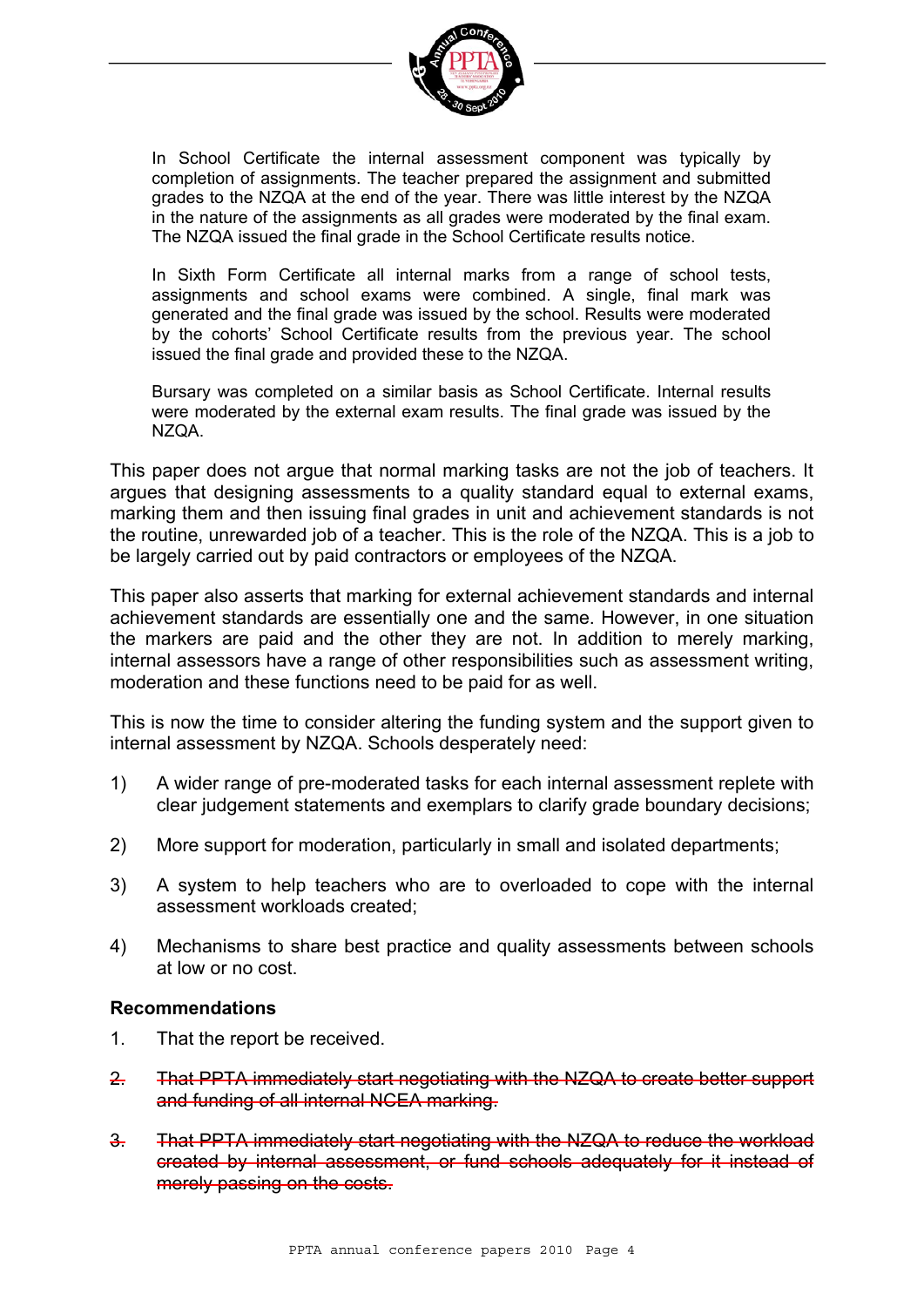

## **References**

New Zealand Qualifications Authority (2010a), Annual Report on NCEA and New Zealand Scholarship. Data and Statistics (2009) May 2010

New Zealand Qualifications Authority (2010b), Fees to parents, retrieved from world wide web on 17/6/2010 at http://www.nzqa.govt.nz/qualificationsstandards/qualifications/ncea/entry-into-ncea/fees-for-ncea

New Zealand Qualifications Authority (2010c), (Annual Report on NCEA and New Zealand Scholarship. Data and Statistics (2009) May 2010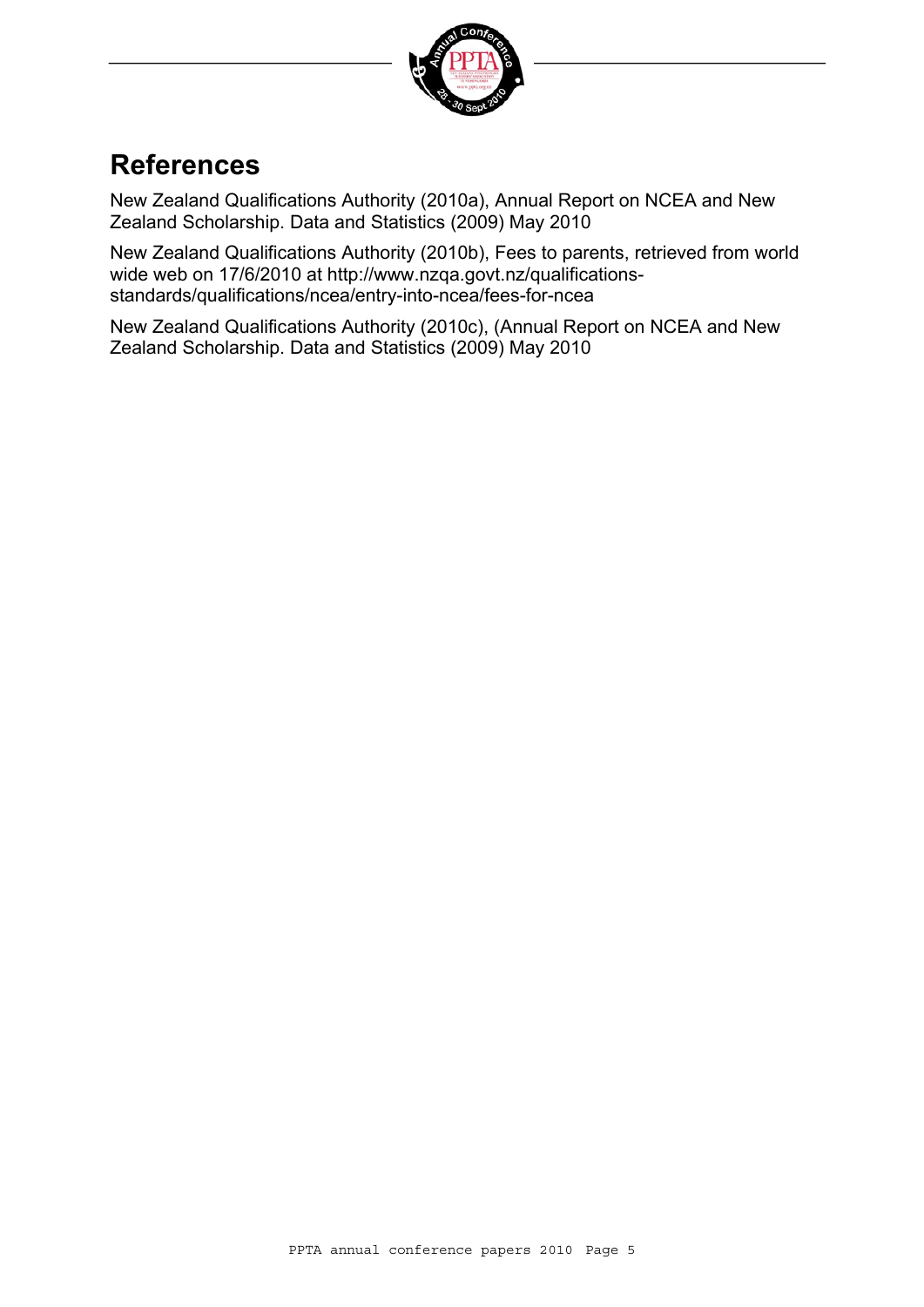

## **Appendix A**

Thousands of NCEA papers wrongly graded – report

NZ Herald

8:21 AM Tuesday Aug 19, 2008

Thousands of NCEA papers were wrongly graded by officials in the last examination round, it has been reported.

Most of the mistakes were through marking errors or processing mistakes, *The Dominion Post* said.

The newspaper said thousands of students submitted their answer booklets for rechecking and about a third - 2033 - were "successful".

Affected pupils' grades, whose original marks were either wrong or had been tallied or processed incorrectly, were then marked up.

About 55 students also successfully challenged the top scholarship results.

Qualifications Authority chief executive Karen Poutasi said the number of rechecking requests was a tiny proportion of last year's 1.9 million exam papers.

NCEA was one of the world's few systems in which answer booklets were returned to candidates. The review process aimed to ensure transparency and fairness.

- NZPA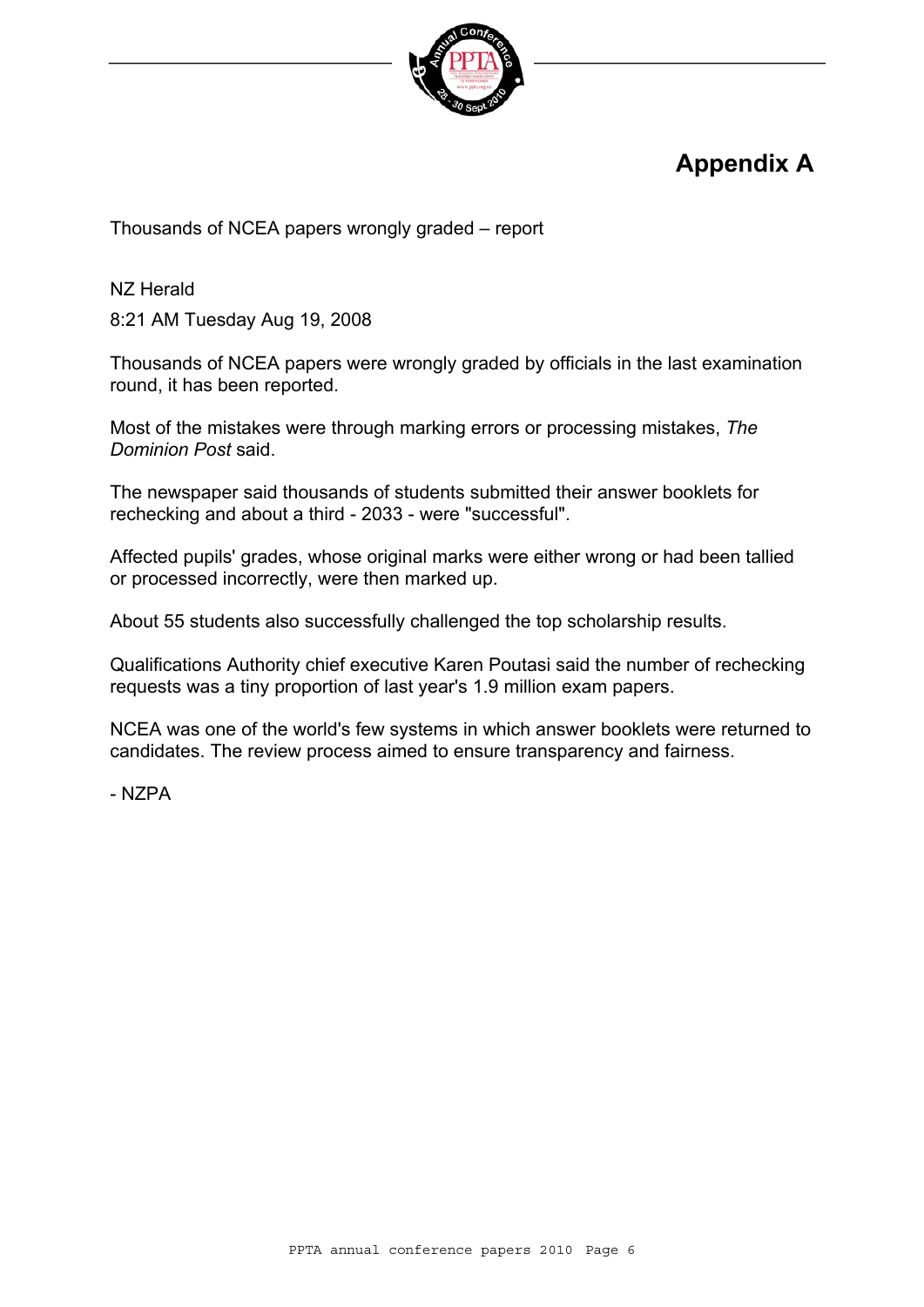

## Appendix B

**(Memo converted to word)** 

1 of 3 pages

#### **TO: Principal**

#### **Principal's Nominee**

#### **All Teachers**

#### **Marking External Assessment (MEA) Pilot**

In the 2010 examination round, a small number of level 1 standards will be marked using a standards-based scoring method for collecting and collating evidence. Candidates will continue to receive an N, A, M, or E grade on their results notices. However, their examination booklet will show the scores used in assigning that grade, with the final score shown on the front cover. The judgement statement will show the cut-score for each grade and enable candidates to check their result.

The methodology used in the pilot has been endorsed by NZQA's external advisory group, the Technical Overview Group Assessment (TOGA). Members of this group include Professors Gary Hawke (Chair), Terry Crooks, Cedric Hall, John Hattie and Geoff Smith, and Associate Professor Alison Gilmore.

#### **Background**

Item response theory (IRT) has been used in NZQA since 2006 across all subjects to analyse the effects of question quality on candidate performance in examinations. As a result of this research, improvements have been made to the format of questions, beginning with a move in 2008 to scaffolded items, each having a single Not Achieved, Achieved, Merit or Excellence grade. An item may be a single question or several related questions. All items provide opportunities to reach Achieved, Merit and Excellence. This change was incorporated in the majority of papers in 2009, with the remainder expected to incorporate the change in 2010. Alongside this research, a project was set up to consider using scores to assign grades. Initially, scores were assigned to N, A, M and E to arrive at an appropriate grade. This rough estimate showed that the score-based method may be a more reliable way of assigning grades than the current sufficiency method and full trials were begun in 2007.

The assessment schedules were written with scores assigned to nine levels of performance, based on the criteria in the standard, as follows:

| No<br>evidence | Not Achieved |    | Achieved |    | Merit |  | Excellence |    |
|----------------|--------------|----|----------|----|-------|--|------------|----|
|                |              | N2 | A3       | A4 | M5    |  | 67         | E8 |

The numbers correspond to levels of evidence as shown in the assessment schedule e.g. M6 corresponded to evidence for high Merit performance. Marking panels working in March/April 2008 and 2009 re-marked copied examination papers using the score-based schedules. The original papers were unaffected and returned to candidates as usual.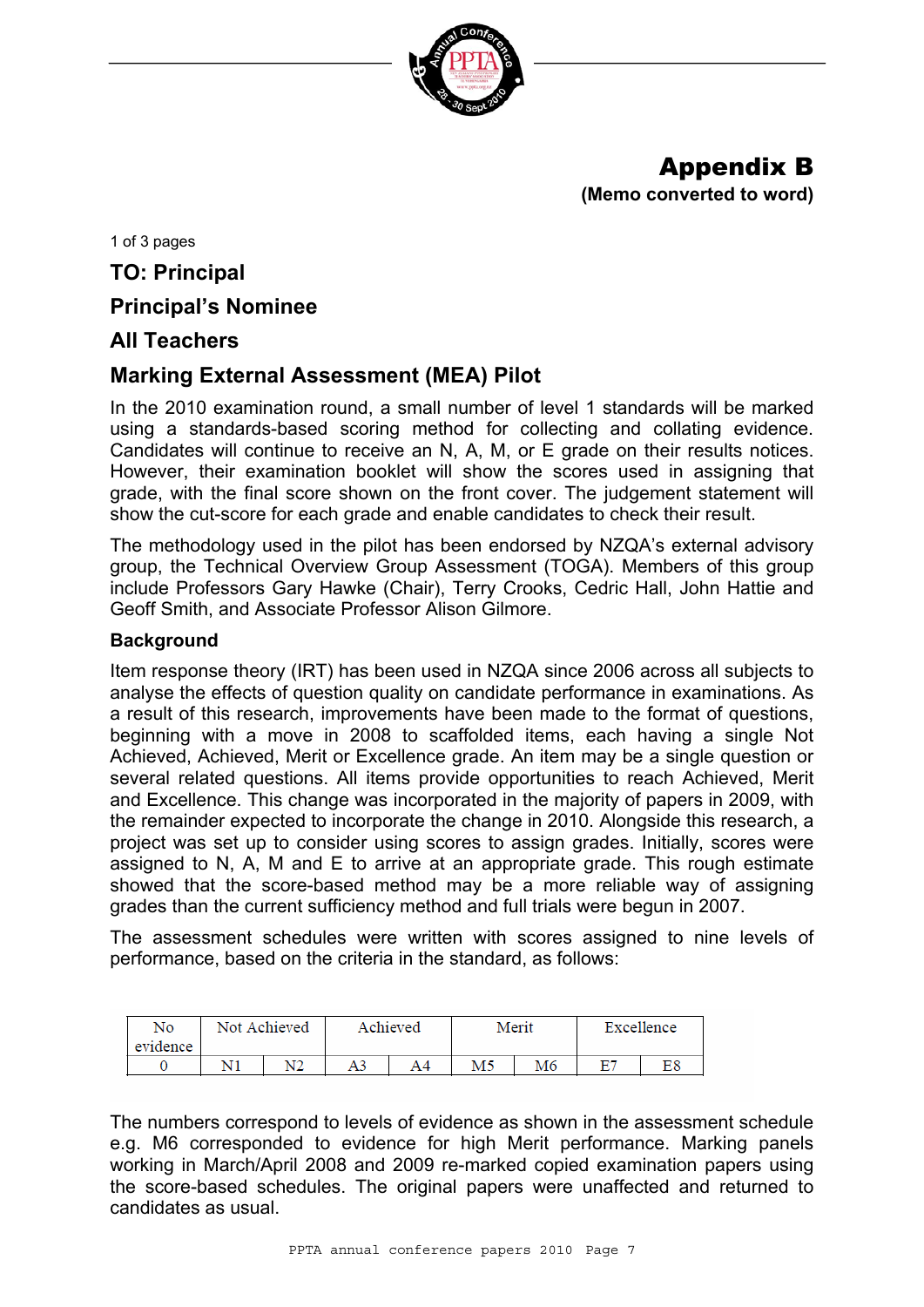

Benchmarking by the panel leader and senior marker was used to set the appropriate level of candidate response for each score for an item using 'guinea pig' papers. The scores across all items in a paper were then aggregated. Towards the end of marking, the panel leader and senior marker then held a standard-checking meeting, called the cut-score meeting, where samples of candidate work were used to make a final judgement of performance against the standard. The cut-score meeting is an additional stage of benchmarking which is very effective because it takes place late in the marking process when the markers are very familiar with the student answers.

**These trials showed greater accuracy in assigning grades using score-based marking.** Surveys of the experienced markers involved indicated that once used to the system, markers preferred the score-based system and found it straightforward to use.

#### **Marking External Assessment (MEA) Pilot 2010**

The marking pilot this year will be a live pilot. The standards involved will all be at level 1and have been selected because they cover a range of types of subjects and cohort sizes. The MEA pilot will use information gathered from the previous trials and will use a schedule with the same nine levels of performance.

#### **Subject Standard(s)**

Accounting 90026 Biology 90163 90167 90168 Dance 90005 Economics 90197 90198 English 90057 French 90087 History 90214 Japanese 90105 Mathematics 90153

The MEA marking process will have five key differences from the present marking process:

- the collection of evidence is score-based
- scores are aggregated to give a total score across a paper
- markers record the aggregate score for each candidate
- the cut-score phase is the final standard checking phase

• when the cut-scores are entered the grade is generated automatically from the database.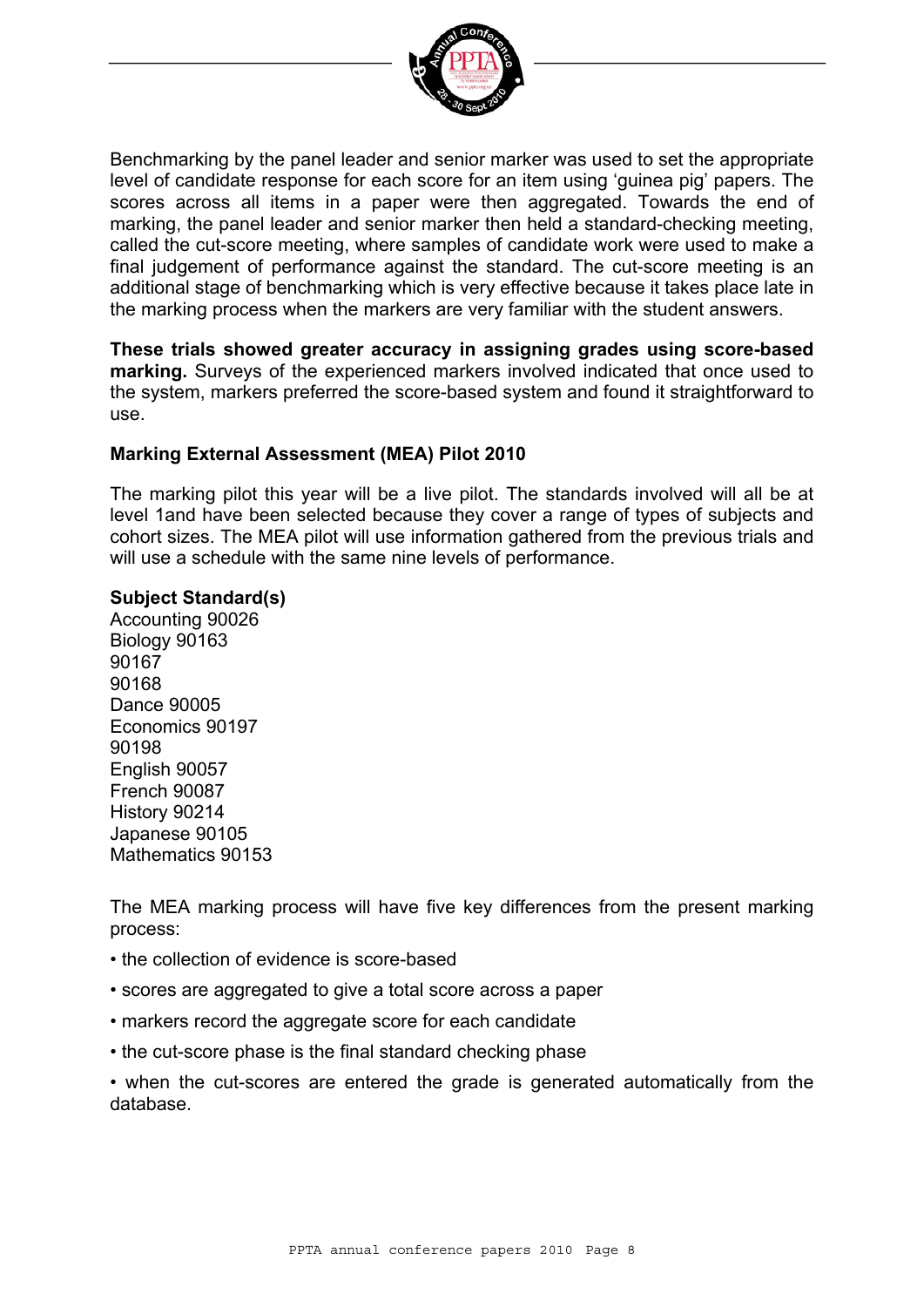

The candidate results notice will not be affected by this marking change.

The marking on the returned papers will, however, appear different:

• each item will have an overall grade and score, e.g. a high M will be an M6, a low A will be an A3

- the aggregate score will appear on the front of the paper but not the grade
- the grade will appear on the candidate's results notice.

The judgement statement, as published on the NZQA website in January, will show the cut score for each grade boundary. This will enable candidates to check their grade has been

generated correctly.

Benefits expected from score-based marking include:

- closer alignment of marking to the standard
- greater accuracy at grade boundaries
- reduction in year-by-year variability
- increased transparency.

#### **Enquiries**

Please refer any enquiries relating to this circular to your School Relationship Manager.

School Relationship Manager

Secondary Assessment and Liaison

Telephone: 04 463 3000

Fax: 04 463 3113

Email: firstname.lastname@nzqa.govt.nz

Circulars are available from the New Zealand Qualifications Authority website:

[www.nzqa.govt.nz/publications/circulars](http://www.nzqa.govt.nz/publications/circulars)

#### **Questions and answers about the MEA Pilot**

Q1. Why is NZQA carrying out this pilot?

Research over the past four years has been accepted by the external NZQA Technical Advisory

Group1 as evidence for the value of score-based marking to collect evidence for standards-based assessment.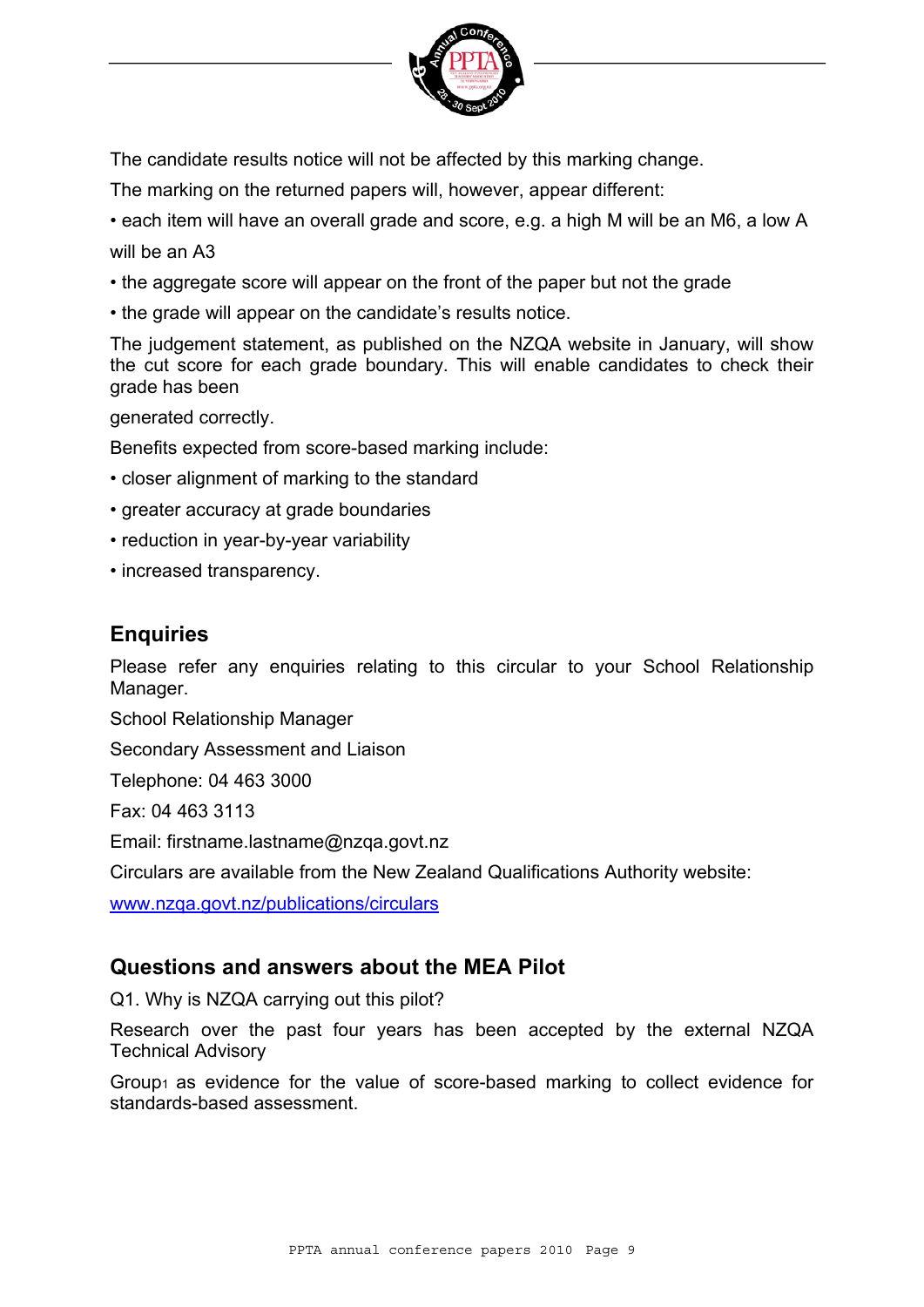

Q2. Is this a move away from standards-based assessment?

No. This is a change in the way the evidence is collected for standards-based assessment. There will be two benchmarking stages at which the standard will be the basis for decision-making. The first will be when the individual items (or questions) are benchmarked against the requirements of the standard; the second will be when the cut-scores are set for each grade boundary, based on the requirements of the standard. Two benchmarking stages, one late in marking, further improves standards-based assessment and is consistent with other NCEA enhancements.

Q3. Why the change from grades to scores? There is no change from grades to scores – students' final results will continue to be grades.

Research has shown that aggregating item grades by totalling scores is a more reliable way of reaching a grade than the present system. Totalling letter grades is not possible. Totalling numbers is straightforward. The cut-scores then allow the scores to be converted back to grades. There will be no difference in the way final results are presented.

Q4. Why not just report the scores as percentages? The grades are assigned scores which are totalled to give an overall score for the booklet. These scores are not marks. For example, N2 does not indicate 2 marks out of a possible 8 marks. Rather, it indicates that the answer has almost, but not quite, achieved the standard. A3 would indicate that the student had achieved the standard but has done so at the lower end of the achievement band. The score cannot be validly viewed as a mark because it is merely a measuring tool used to collect the evidence for a grade. It allows evidence to be aggregated in a way that using letter grades alone does not.

Q5. Why not use A, A+ rather than scores? See Q3. The scores represent grades but allow aggregation.

Q6. Why have two scores for 'not achieved'? Surely those students have not reached the standard?

There are two scores for Not Achieved, N1 and N2. This recognises that a student who has not reached the standard may have provided some evidence towards achieving the standard. This can be important in the total score. For example, in an examination with four items, a student with four scores, A4, N2, N2, M6, will have a total score of 14. If the cut-score for Achieved is 12 (remember benchmark scripts and the standard will determine this) then the student would receive an A grade. If the evidence in the Not Achieved answers did not contribute to the total score the student would have a total of 10 and would have received N.

Q7. Can we use this system for marking internal standards?

The score-based system involves two stages of benchmarking and may be more complex than current systems used in schools. Nevertheless schools may wish to use it once they become familiar with it.

Q8. How have the standards been chosen? All the standards are level one. They offer a wide range of subject and question type as well as cohort size. They all have a single criterion. Most of them will remain in the revised matrices following the standards review process.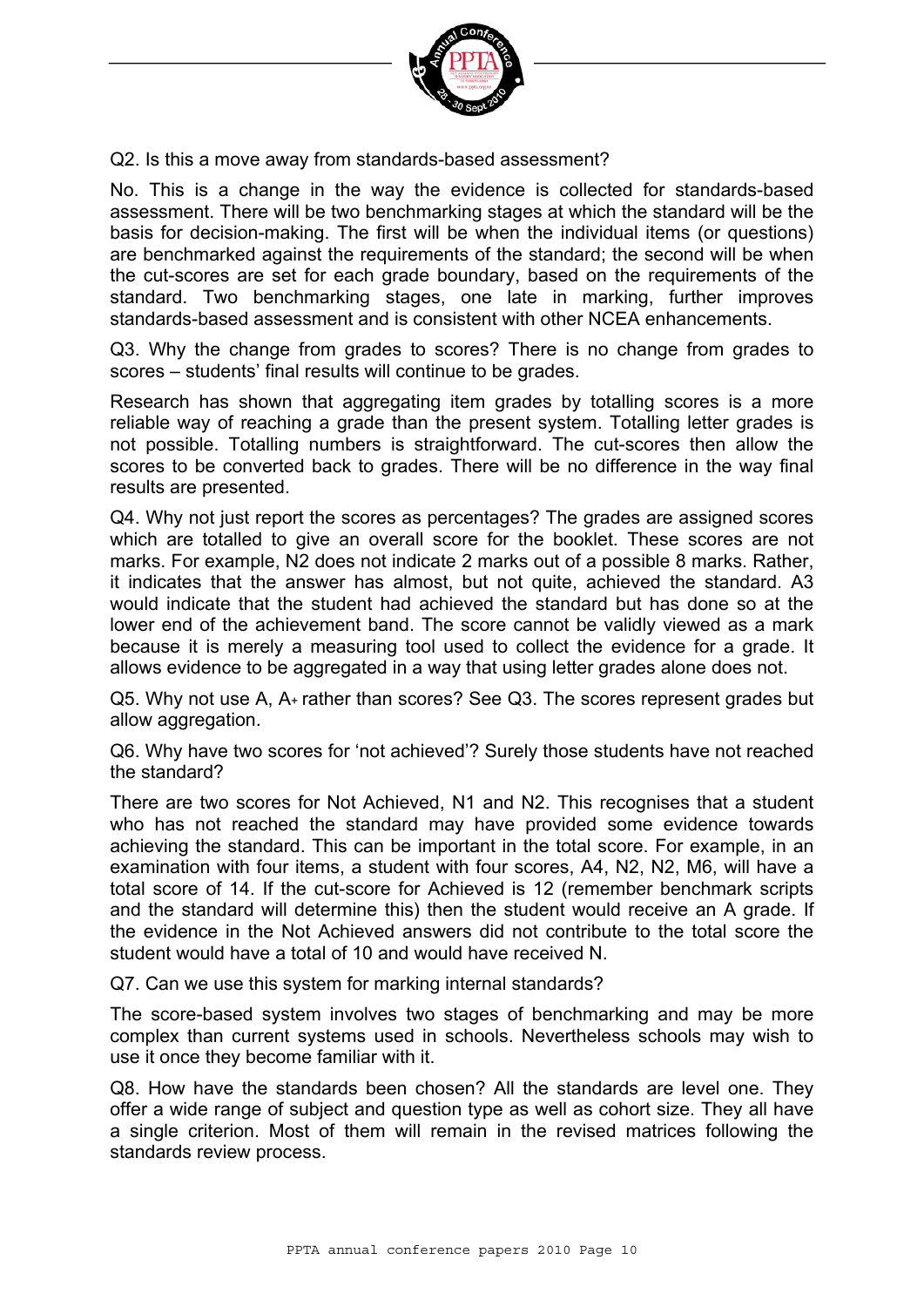

Q9. Could the pilot disadvantage students? Marking and results will be carefully monitored to ensure students are not disadvantaged by being part of the marking pilot.

Q10. Will students have different standards in the same subject marked differently?

The way the evidence is collated will be different. However, the student will still receive a grade for each item alongside the score and the result notice will still show only the overall grade. Students and teachers will not need to make any changes to teaching and learning as a result of this pilot.

Q11. Will students be able to choose to have their examination script marked using the current system?

No. Scripts will be marked on an assessment schedule developed by the examiners specifically for the score-based marking system. There will not be an alternative schedule. The score-based schedule will be the only one used for reconsiderations.

Q12. Why do this now? NZQA has carried out score-based marking tests on anonymous examination scripts for several years as post-marking trials. The pilot is being run at this time to test the logistics of the score based marking process in real time marking.

Q13. If the score based system is better, why not introduce it for all standards immediately? First we need to trial the logistics of using score based marking. Specifically, we need to look at issues such as providing training and assistance for panel leaders to train markers to apply the new approach; determining if the new approach adds to the time required for marking; introducing the cut-score step; and managing any impacts on the marking schedule.

Q14. How will I find out more about the trial?

The examination papers, assessment schedules and annotated exemplars of candidate work from the pilot will be published on the NZQA website in 2011.

1 Members of this group include Professors Gary Hawke (Chair), Terry Crooks, Cedric Hall, John Hattie and Geoff Smith, and Associate Professor Alison Gilmore.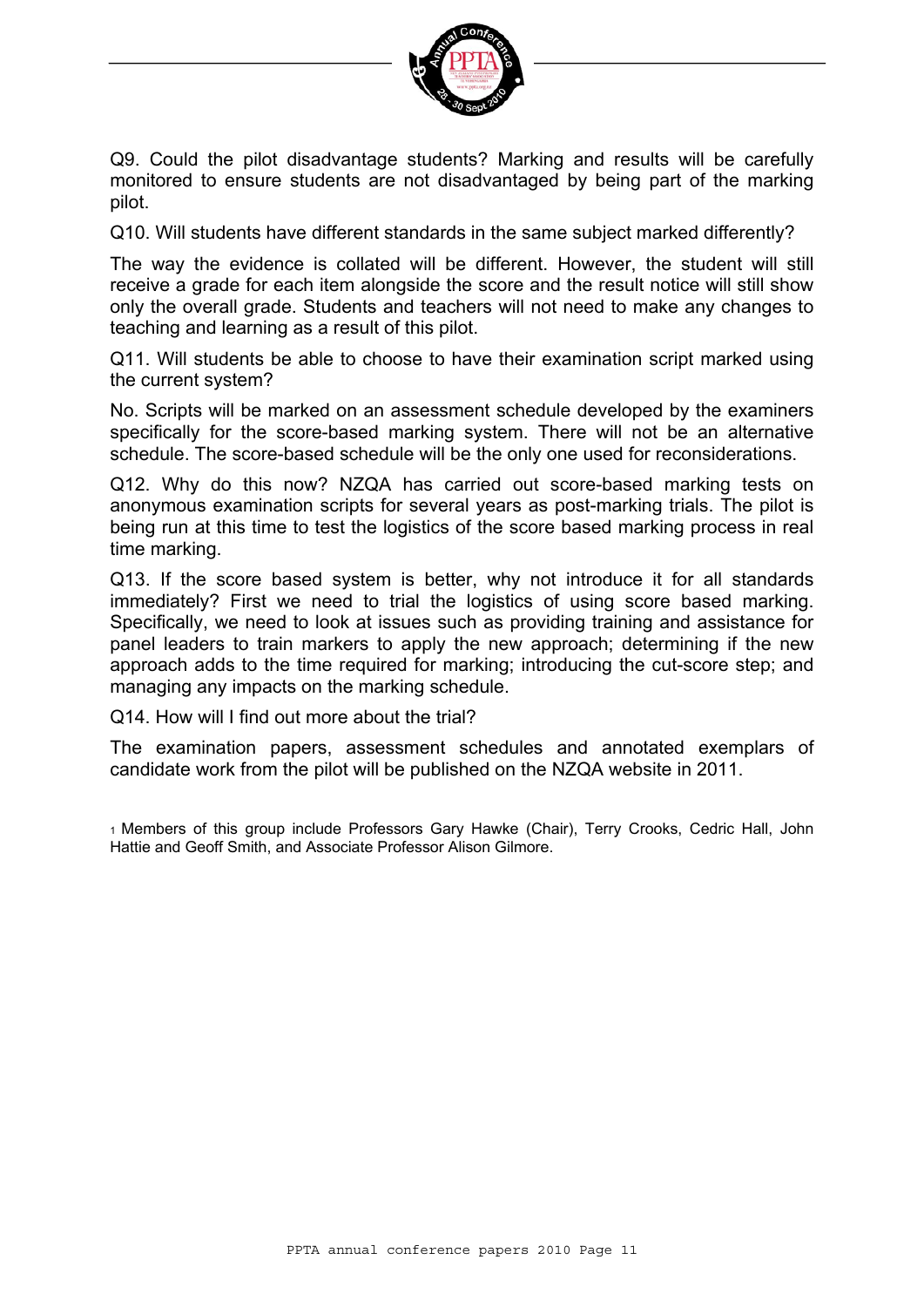

## **Appendix C**

NZQA ROLE DEFINITION: MARKER

#### **1 BACKGROUND**

Each year Markers are appointed and trained by NZQA to assist with the operation of the external assessment process. Markers must ensure valid, fair and consistent assessment judgements are made against the national standard. Each marker is allocated a number of answer booklets for which they are responsible. Panel Leaders will be responsible for the training of Markers on their marking panels

For Technology, Graphics, and Educational for Sustainability (Level 3), Markers will assess portfolios across a range of standards within a level. Some Scholarship Graphics Markers will assess both Scholarship and level 3 portfolios.

#### **2 KEY RESPONSIBILITIES**

Markers are required to:

- assess an allocation of answer booklets within the given timeframe
- ensure marking is consistent with the national standard
- ensure administrative deadlines are met
- prepare a report for NZQA
- Reconsider and/or re-mark answer booklets, as appropriate.

#### **3 PROFESSIONAL AND PERSONAL QUALITIES**

Markers will demonstrate:

- the ability to maintain confidentiality in all aspects of the assessment process
- curriculum knowledge and teaching experience for the appropriate level
- understanding and experience of standards based assessment
- the ability to work with others
- the ability to work to stringent deadlines in an organized manner
- The ability to make judgements consistent with the national standard under the direction of the Panel Leader.

#### **4 FEES**

The Marker's fee will be based on:

- a marking component determined by a per answer booklet \$ rate
- an administrative component \$300.

The specific detail of the per answer booklet \$ rate will be included in the *Official Agreement*.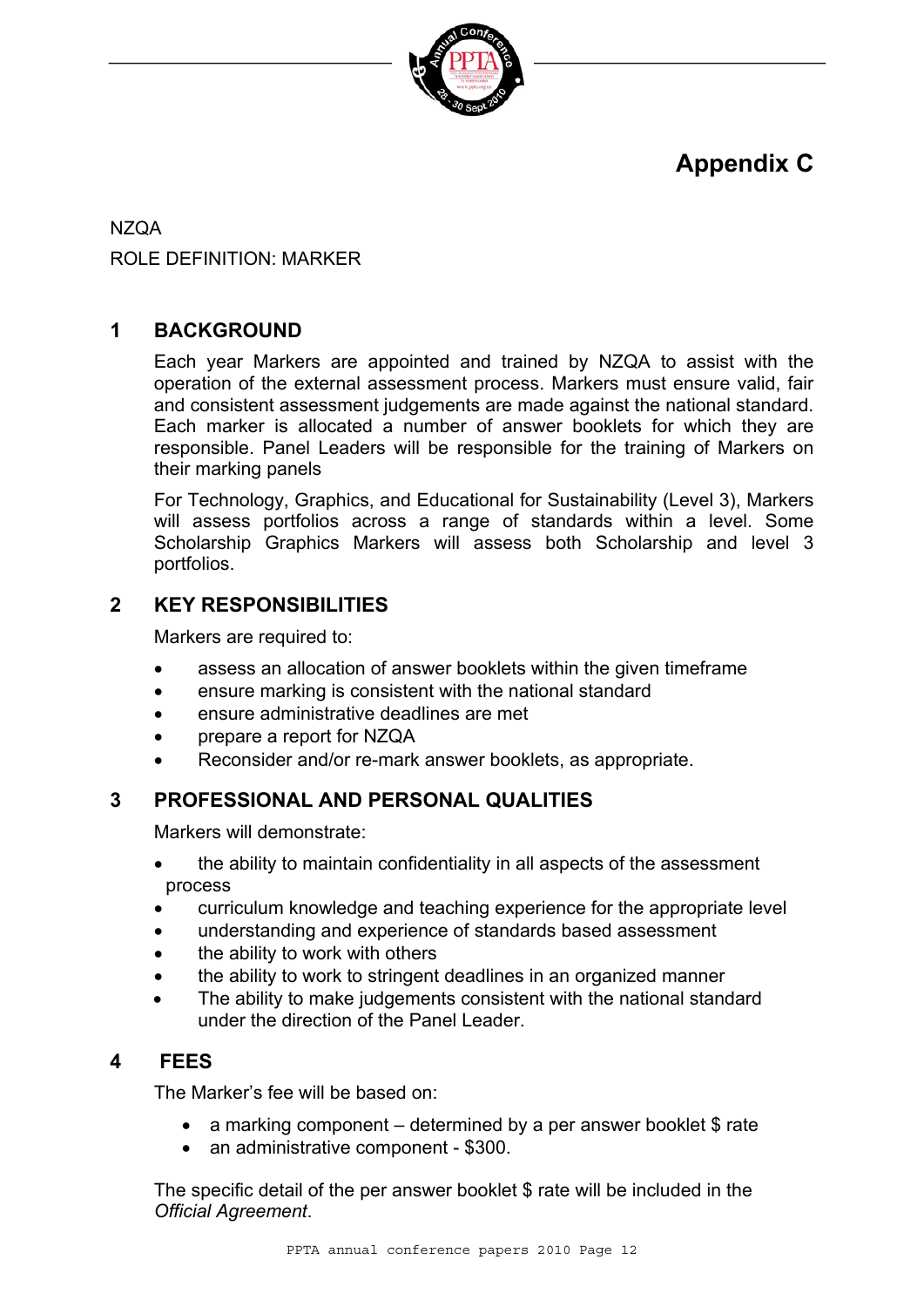

Note:

- (i) The total payment is dependent on the number of candidate entries in each achievement standard, and the number of answer booklets allocated to each marker. Every effort will be made to give all Markers a full allocation of answer booklets**. However, in some situations, this allocation might not be possible.**
- (ii) The total payment will be subject to alteration for:
	- absentee candidates
	- allocation of additional answer booklets
	- any teacher relief day payment made to schools or other institutions to release the Marker to attend meetings.

#### **5 OPERATIONAL EXPENSES**

Certain operational expenses may be reimbursed by NZQA. Further details regarding operational expenses and specific fees are outlined in the *Official Agreement*.